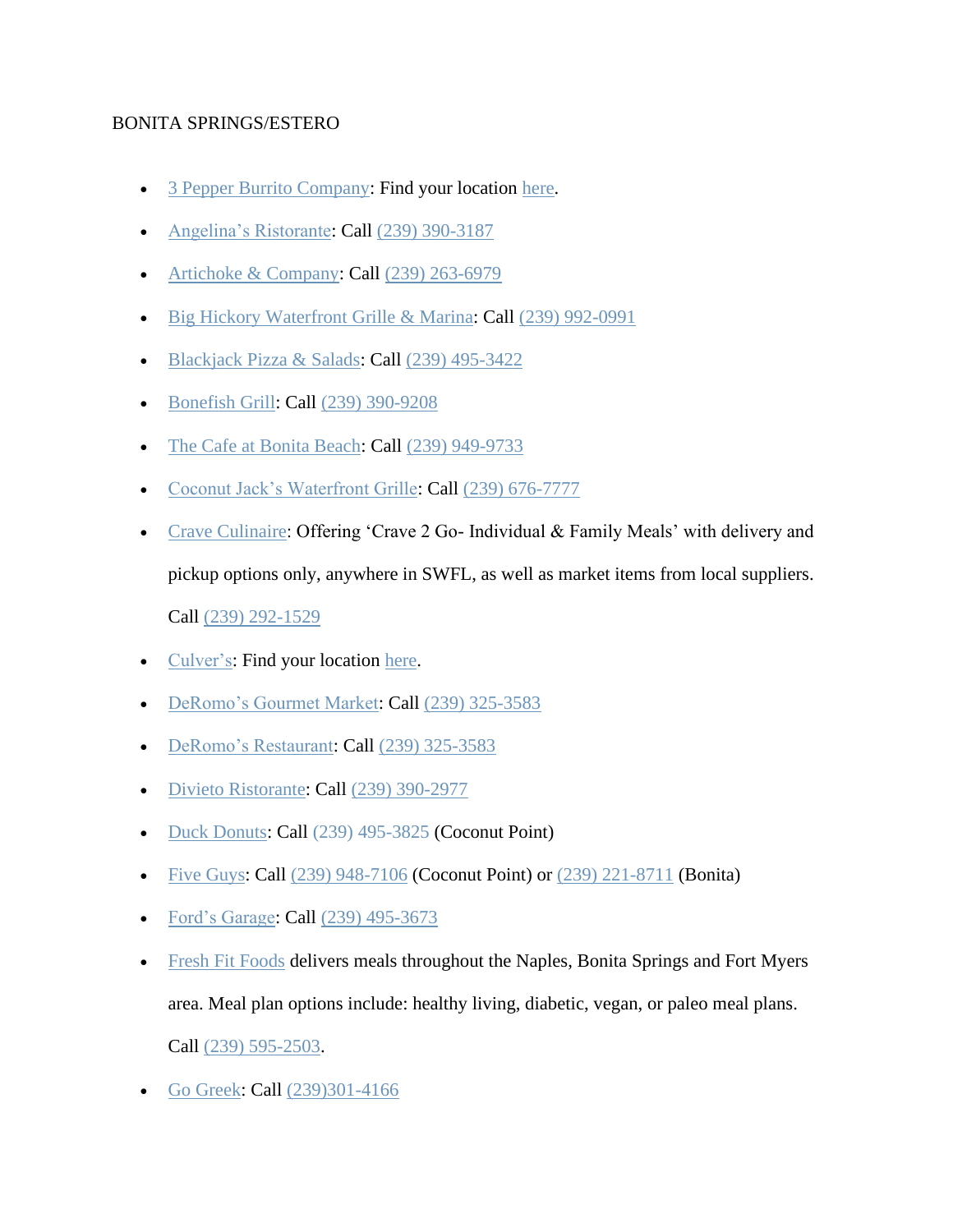- [Hurricane Grill and Wings:](https://hurricanewings.com/) Call [\(239\) 498-1536](https://www.google.com/search?q=hurricane%20wings&rlz=1C1GGGE_enUS570US571&oq=hurricane+wings&aqs=chrome..69i57.5281j0j9&sourceid=chrome&ie=UTF-8&sxsrf=ALeKk01bUV_In8VIFWJEcbbJbuYyANM31w:1584669401439&npsic=0&rflfq=1&rlha=0&rllag=26313415,-81790639,10544&tbm=lcl&rldimm=17347776100489747989&lqi=Cg9odXJyaWNhbmUgd2luZ3MiA4gBAUirxc3j54CAgAhaKgoPaHVycmljYW5lIHdpbmdzEAAQARgAGAEiD2h1cnJpY2FuZSB3aW5ncw&ved=2ahUKEwjBgonG-afoAhUHIqwKHQb9AZ0QvS4wBnoECA8QJA&rldoc=1&tbs=lrf:!1m4!1u3!2m2!3m1!1e1!1m4!1u16!2m2!16m1!1e1!1m4!1u16!2m2!16m1!1e2!1m5!1u15!2m2!15m1!1shas_1takeout!4e2!1m5!1u15!2m2!15m1!1shas_1wheelchair_1accessible_1entrance!4e2!2m1!1e16!2m1!1e3!3sIAE,lf:1,lf_ui:4&rlst=f) (Estero)
- [Jets Pizza:](https://www.jetspizza.com/announcements/announcement/covid19) Find your store [here.](https://www.jetspizza.com/stores/zip)
- [Komoon Thai Sushi & Ceviche:](http://www.komoonthai.com/) Call [\(239\) 234-2442](https://www.google.com/search?q=komoon+bonita&rlz=1C1GGGE_enUS570US571&oq=komoon+bonita&aqs=chrome..69i57.3713j0j9&sourceid=chrome&ie=UTF-8)
- [La Bamba Mexican Restaurant and Tequila Bar:](https://labambarestaurantbar.com/) Call [\(239\)948-2648](https://www.google.com/search?client=safari&rls=en&q=la+bamba+miromar+outlets&ie=UTF-8&oe=UTF-8)
- [La Fontanella Restaurante:](http://www.lafontanellarestaurant.net/) Call [\(239\) 498-6808](https://www.google.com/search?q=la+fontanella+restaurant&oq=la+fontanella+re&aqs=chrome.0.0l2j69i57j0l3.5325j0j7&sourceid=chrome&ie=UTF-8)
- [Lapa's Costa Rican Bistro:](https://www.lapascr.com/) Call [\(239\) 221-7016](https://www.google.com/search?q=lapas+costa+rican+bistro&rlz=1C1GGGE_enUS570US571&oq=lapas+costa+rican+bistro&aqs=chrome..69i57.3690j0j7&sourceid=chrome&ie=UTF-8)
- [Leoni's Pizzeria:](http://www.leonispizza.com/) Call [\(239\)947-4900](https://www.google.com/search?client=safari&rls=en&q=leoni%27s%20pizzeria&ie=UTF-8&oe=UTF-8&sxsrf=ALeKk02ZOuiPOHVDHzCh2Rldui82_Ehthw:1586986347701&npsic=0&rflfq=1&rlha=0&rllag=26359765,-81814692,11360&tbm=lcl&rldimm=5745109524474844234&lqi=ChBsZW9uaSdzIHBpenplcmlhIgOIAQFI0eXfnKCugIAIWiwKEGxlb25pJ3MgcGl6emVyaWEQABABGAAYASIQbGVvbmkncyBwaXp6ZXJpYQ&ved=2ahUKEwjfipLssOvoAhVqiOAKHUluCVUQvS4wA3oECAsQKw&rldoc=1&tbs=lrf:!1m4!1u3!2m2!3m1!1e1!1m5!1u15!2m2!15m1!1shas_1wheelchair_1accessible_1entrance!4e2!2m1!1e3!3sIAE,lf:1,lf_ui:4&rlst=f)
- [Mel's Diner:](https://melsdiners.com/) Call [\(239\) 949-3080](https://www.google.com/search?sxsrf=ALeKk03fzRW-ppkLfs_Dys1rBo5AyU9_qg%3A1584990419410&ei=0wh5Xt_ZGIbitQX474XYDQ&q=mel%27s+diner+bonita&oq=mel%27s+diner+bonita&gs_l=psy-ab.3..0l9.38533.39375..39490...0.2..0.255.783.3j2j1......0....1..gws-wiz.......0i71.FW8ykRyeKuw&ved=0ahUKEwifj6-3pbHoAhUGca0KHfh3AdsQ4dUDCAs&uact=5)
- [Mellow Mushroom:](https://mellowmushroom.com/) Call [\(239\) 599-2616](https://www.google.com/search?q=mellow%20mushroom&rlz=1C1GGGE_enUS570US571&oq=mellow&aqs=chrome.0.69i59j69i57j69i60l2.1219j0j7&sourceid=chrome&ie=UTF-8&sxsrf=ALeKk01yx8xruhSS26hkx-HMNL8x-fXfPg:1585015880560&npsic=0&rflfq=1&rlha=0&rllag=26499655,-81806972,6213&tbm=lcl&rldimm=2966432720914779734&lqi=Cg9tZWxsb3cgbXVzaHJvb20iA4gBAUi_8YzM8q6AgAhaKgoPbWVsbG93IG11c2hyb29tEAAQARgAGAEiD21lbGxvdyBtdXNocm9vbQ&ved=2ahUKEwihq5ikhLLoAhVomeAKHQ0JDX0QvS4wB3oECBIQHA&rldoc=1&tbs=lrf:!1m4!1u3!2m2!3m1!1e1!1m4!1u16!2m2!16m1!1e1!1m4!1u16!2m2!16m1!1e2!1m4!1u15!2m2!15m1!1shas_1takeout!1m5!1u15!2m2!15m1!1shas_1wheelchair_1accessible_1entrance!4e2!2m1!1e16!2m1!1e3!3sIAE,lf:1,lf_ui:4&rlst=f)
- [Molino's:](https://molinosrestaurant.com/) Call [\(239\) 992-7025](https://www.google.com/search?ei=4pmPXoejAojwsQXMhp94&q=molinos&oq=molinos&gs_lcp=CgZwc3ktYWIQAzICCAAyBAgAEEMyAggAMgIIADICCAAyAggAMgIIADICCAAyAggAMgIIADoECAAQRzoFCAAQgwE6BQgAEJECOgQIABAKSiIIFxIeMGc5M2cxMDRnOTJnMTA0Zzg4Zzk2Zzg4ZzEyLTEzShgIGBIUMGcxZzJnMWcxZzFnMmcyZzEyLTVQ3tAPWJOLEGCAmBBoA3AFeACAAWmIAYUHkgEDOS4xmAEAoAEBqgEHZ3dzLXdpeg&sclient=psy-ab&ved=0ahUKEwiHnMXuqtzoAhUIeKwKHUzDBw8Q4dUDCAw&uact=5)
- [Naples Flatbread Kitchen & Bar:](https://www.naplesflatbread.com/) Call [\(239\) 495-3528](https://www.google.com/search?q=naples+flatbread+estero&rlz=1C1GGGE_enUS570US571&oq=naples+flatbread+estero&aqs=chrome..69i57.3939j0j9&sourceid=chrome&ie=UTF-8)
- [Panera Bread:](https://www.panerabread.com/en-us/home.html) Find your store [here.](https://delivery.panerabread.com/cafeLocations/)
- [Papa John's:](https://www.papajohns.com/) Call [\(239\) 947-8200](https://scanmail.trustwave.com/?c=4062&d=jq-E3gz9I_oaRDj_9-85Y9bQaZLbvfwOtW7L1twB_Q&s=1508&u=https%3a%2f%2fwww%2egoogle%2ecom%2fsearch%3frlz%3d1C1CHBF%5fenUS854US854%26sxsrf%3dALeKk011ZpCEYS%5ftzjUnF4qTrwSLRIRxeA%253A1585749848969%26ei%3dWJ-EXtvTOsqJggeZ4buQCA%26q%3dpapa%2bjohn%2bbonita%2bsprings%26oq%3dpapa%2bjohn%2bbonita%2bsprings%26gs%5flcp%3dCgZwc3ktYWIQAzIECAAQDTIECAAQDTIGCAAQFhAeMgYIABAWEB4yBggAEBYQHjIICAAQFhAKEB4yAggmMgUIABDNAjIFCAAQzQIyBQgAEM0COgQIABBHOgIIADoECAAQCjoHCAAQFBCHAjoKCAAQCBANEAoQHjoFCCEQoAFQhrO9AVjOyL0BYJ3KvQFoBXADeACAAZoBiAG1EJIBBDIuMTeYAQCgAQGqAQdnd3Mtd2l6%26sclient%3dpsy-ab%26ved%3d0ahUKEwjb38zDssfoAhXKhOAKHZnwDoIQ4dUDCAs%26uact%3d5)
- [Perkins:](https://stores.perkinsrestaurants.com/us/fl/bonita-springs/27941-crown-lake-blvd.html) Call [\(239\) 498-0300](https://www.google.com/search?q=perkins+bonita&rlz=1C1GGGE_enUS570US571&oq=perkins+bonita&aqs=chrome..69i57.2028j0j7&sourceid=chrome&ie=UTF-8)
- [Pinchers:](https://www.pinchersusa.com/) Call [\(239\) 948-1313](https://www.google.com/search?q=pinchers+bonita&oq=pinchers+bonita&aqs=chrome..69i57j0l7.2913j0j4&sourceid=chrome&ie=UTF-8)
- [Poke Fusion:](https://pokefusionswfl.com/) Call [\(239\) 362-2579](https://www.google.com/search?q=poke+fushion&rlz=1C1GGGE_enUS570US571&oq=poke+fushion&aqs=chrome..69i57.1561j0j9&sourceid=chrome&ie=UTF-8)
- [Red Robin](https://www.redrobin.com/) at Gulf Coast Town Center: Call [\(239\) 454-5532](https://www.google.com/search?q=red+robin+gulf+coast+town+center&rlz=1C1GGGE_enUS570US571&oq=red+robin+gulf+coast+town+center&aqs=chrome..69i57.6983j0j7&sourceid=chrome&ie=UTF-8)
- [Ristorante Farfalla:](http://ristorantefarfalla.com/) Call [\(239\)495-9912](https://www.google.com/search?client=safari&rls=en&q=ristorante+farfalla&ie=UTF-8&oe=UTF-8)
- [Rosati's Pizza:](https://myrosatis.com/estero/) Call [\(239\) 221-3706](https://www.google.com/search?q=rosatis+estero&rlz=1C1GGGE_enUS570US571&oq=rosati&aqs=chrome.0.69i59j69i57j69i59l2.2704j0j7&sourceid=chrome&ie=UTF-8)
- [Royal Scoop Homemade Ice Cream:](https://www.royalscoop.com/) Call [\(239\) 992-2000](https://www.google.com/search?q=Royal%20Scoop%20Homemade%20Ice%20Cream&rlz=1C1GGGE_enUS570US571&oq=Royal+Scoop+Homemade+Ice+Cream&aqs=chrome..69i57.258j0j4&sourceid=chrome&ie=UTF-8&sxsrf=ALeKk03APNW2Ab2ihN6zeAkJ8a8gEONSog:1585078017478&npsic=0&rflfq=1&rlha=0&rllag=26240178,-81770231,10528&tbm=lcl&rldimm=10898678202288140125&lqi=Ch5Sb3lhbCBTY29vcCBIb21lbWFkZSBJY2UgQ3JlYW0iA4gBAUj9vIS95YCAgAhaVAoecm95YWwgc2Nvb3AgaG9tZW1hZGUgaWNlIGNyZWFtEAAQARACEAMQBBgAGAEYAhgDGAQiHnJveWFsIHNjb29wIGhvbWVtYWRlIGljZSBjcmVhbQ&ved=2ahUKEwi-4LDh67PoAhXqnuAKHeS4ClYQvS4wBHoECAsQIw&rldoc=1&tbs=lrf:!1m4!1u3!2m2!3m1!1e1!1m4!1u16!2m2!16m1!1e1!1m4!1u16!2m2!16m1!1e2!1m5!1u15!2m2!15m1!1shas_1wheelchair_1accessible_1entrance!4e2!2m1!1e16!2m1!1e3!3sIAE,lf:1,lf_ui:4&rlst=f)
- [Roy's:](https://www.roysrestaurant.com/locations/fl/bonita-springs) Call [\(239\) 498-7697](https://www.google.com/search?rlz=1C1GGGE_enUS570US571&sxsrf=ALeKk014T6oBSM3NRHeRkmYpe-pppSWpig%3A1585873768798&ei=aIOGXsSWMK2k_QaexYmwBA&q=roys+restaurant+bonita+springs&oq=roys+restaurant+bonita+springs&gs_lcp=CgZwc3ktYWIQAzICCAAyAggAMgIIADIGCAAQFhAeMgYIABAWEB4yBggAEBYQHjIGCAAQFhAeMgIIJjICCCYyBQgAEM0COgQIABBHOgQIABAKOgcIABAUEIcCUO4UWOMlYPYmaABwAngBgAHUAYgBtQ6SAQYyLjExLjKYAQCgAQGqAQdnd3Mtd2l6&sclient=psy-ab&ved=0ahUKEwjE6paVgMvoAhUtUt8KHZ5iAkYQ4dUDCAs&uact=5)
- [The Saloon](https://www.thesaloon.net/) in Estero: Call [\(239\) 949-2583](https://www.google.com/search?q=the+saloon+restaurant&rlz=1C1GGGE_enUS570US571&oq=the+sal&aqs=chrome.0.69i59j69i57j69i60.1265j0j9&sourceid=chrome&ie=UTF-8)
- [The Seaside Bar:](https://www.theseasidebar.com/) Call [\(239\) 288-1470](https://www.google.com/search?q=the+seaside+bar+bonita+springs&rlz=1C1GGGE_enUS570US571&oq=the+seaside+bar+bonita+springs&aqs=chrome..69i57.8937j0j9&sourceid=chrome&ie=UTF-8)